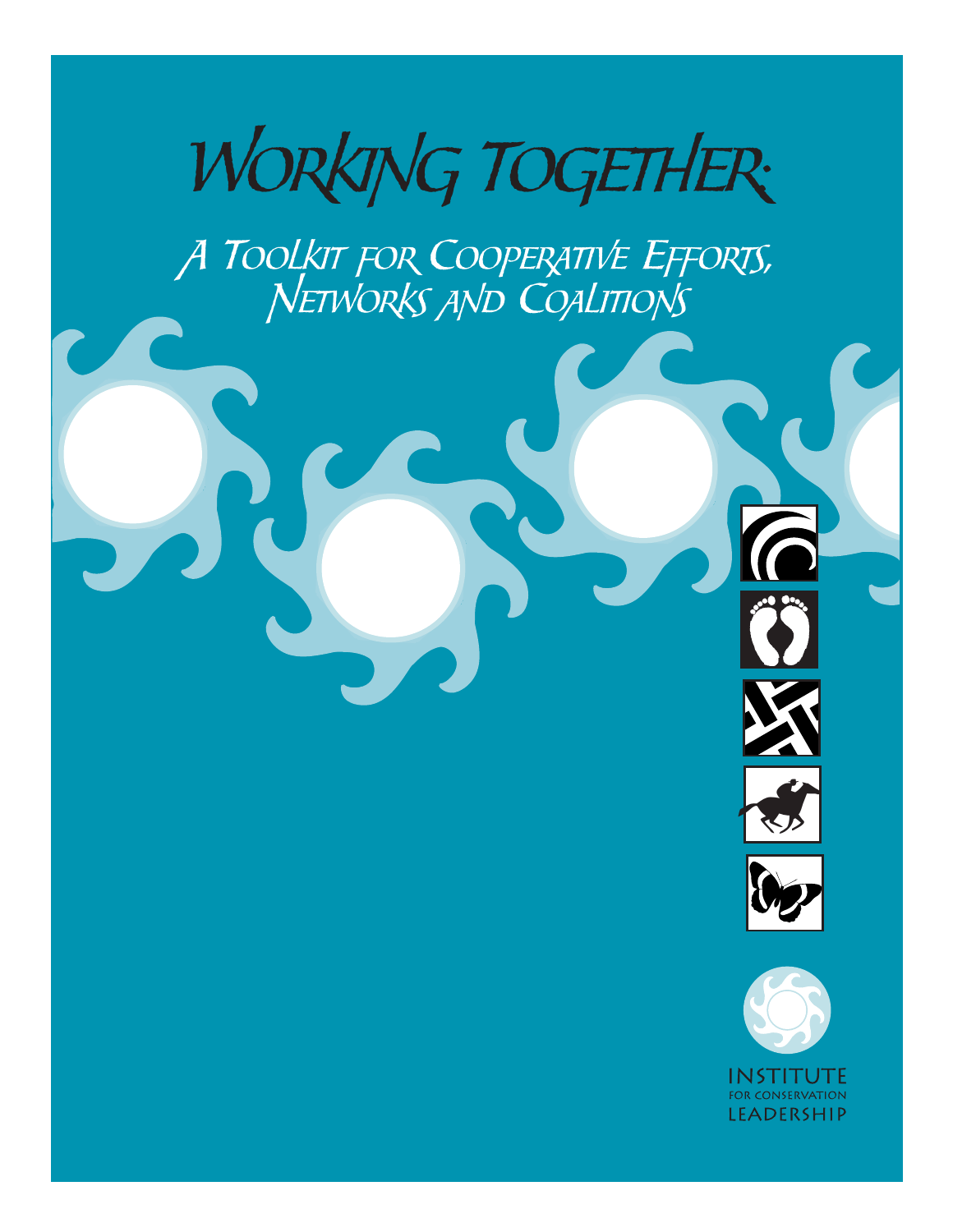

# **Chapter 5: Time for a Change — Transform, Merge or Close it Down**

# KEY POINTS OF THIS CHAPTER

- ❉ Cooperative efforts shift and change their purpose, membership and structure to meet new opportunities and changing situations. Plan on it!
- ❉ If your group is undergoing changes, think ahead and be intentional about guiding this process effectively, be it a friendly or a tough change.
- ❉ Mergers are a special case more than cooperation. They warrant a unique, very carefully structured process.
- ❉ When closing down a cooperative effort, be clear about what you are doing. Reflect and evaluate, and tell your story to others. That's the best way to learn and to celebrate.

In the middle of the action, it's hard to imagine<br>what will happen when your work is done. Why In the middle of the action, it's hard to imagine would you even think about preparing for it? Most of us don't. But there can be real consequences as well as real value in being thoughtful and strategic about making changes in your cooperative effort's purpose and structure.

It is the nature of cooperative efforts to shift and change, sometimes to a different form, sometimes to a new strategic direction. In this chapter we give you some pointers on what to look for and how to carry out three common ways that cooperative efforts change and morph, through transforming, merging, or closing down.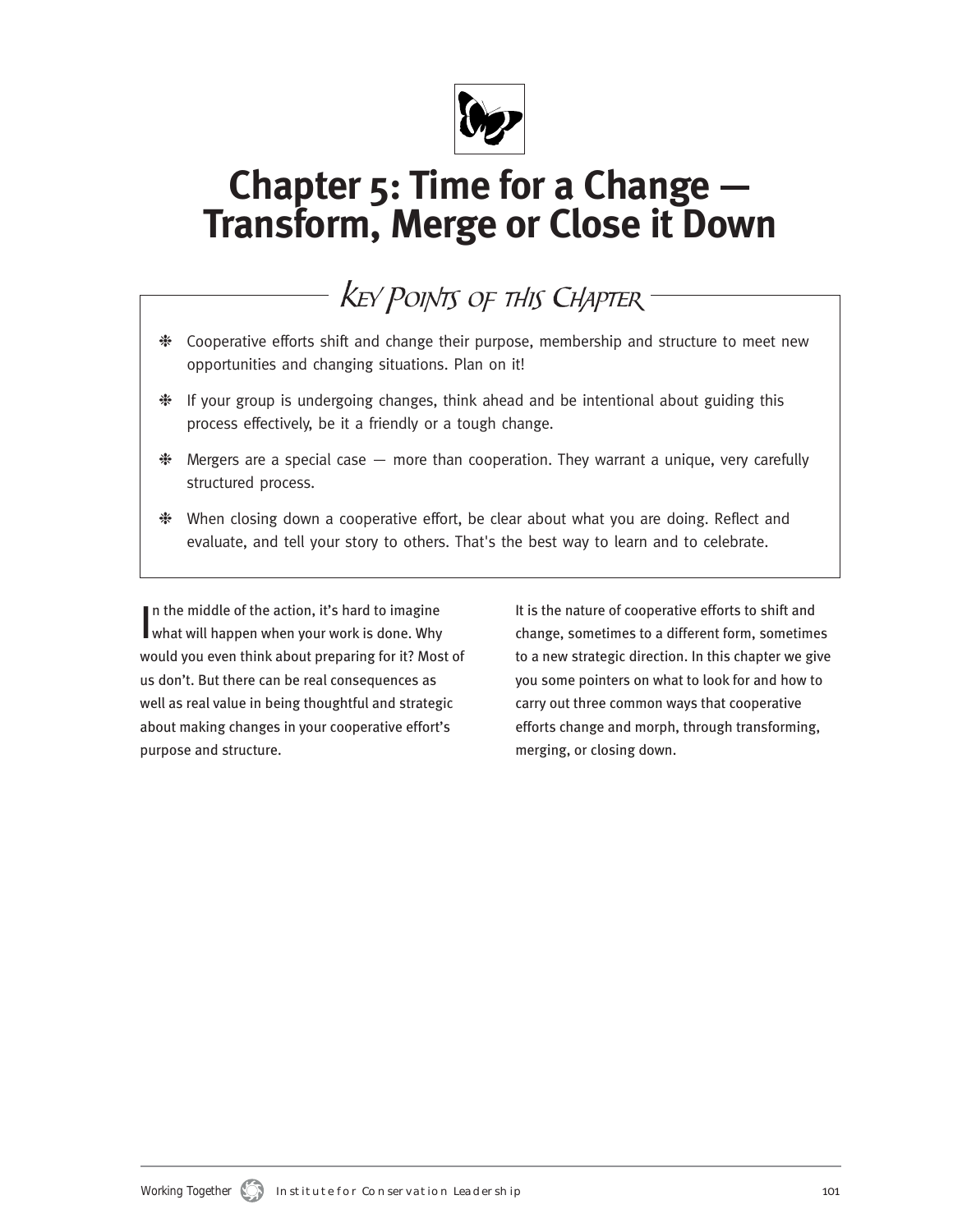# TRANSFORM YOUR COOPERATIVE EFFORT

## *Anticipate Change*

As the cooperative effort grows, you can count on repeatedly revisiting the issues of membership and trust, decision-making, and goal-setting. There are five main reasons cooperative efforts transform their basic purpose and/or way of operating:

- ❉ New people take on the core leadership roles.
- ❉ The membership changes: New types of constituency groups are added, or participating groups leave.
- ❉ You win! Or lose… The issue requires different strategy and action because the external environment changes.
- ❉ Resources grow or shrink considerably.
- ❉ Member groups change their work or agendas, causing them to have different expectations of the cooperative work.

Big transformations happen when the reasons to cooperate have changed — which can happen frequently. For example, a coordinated project is completed, and the groups go back to being a loose network. A network takes on a campaign and runs both for a while. And then several of the campaign members form an ongoing coalition. It's a swirling dance of partners as groups work cooperatively in different ways to meet the altered circumstances.

**When you need to change** it helps to be intentional and proactive. Recognize what is needed now, and do the work of shifting. Recognize that you are now back at the beginning of a new venture. Maybe it's not entirely new, but some fundamental things have shifted and that will send ripples (or tidal waves) of change throughout the organizational system. This Toolkit has several resources to help you out.

## **Check out the Phases of Group Development**

**(page 12).** The fifth stage is Transforming and that's where you are now. Review the leadership skills and think about who can play those roles. Read over the common behaviors and pay attention to personal and organizational needs as you all let go of what

you have done and the fun and frustrations of working together.

## **Read over Start on Sound Footing (page 17).**

This is the time to think again about membership who really needs to be in and who might want to be out. If membership and purposes change, the governance and decision-making processes also will need to realign. Vision, goals, strategies and activities can be redirected. Think about whether it could be beneficial to put different people and organizations in leadership roles. It might be helpful to adapt and use some of the exercises in Start on Sound Footing to help the group make the transition thoughtfully and well.

**Which model really will work best? Refer to the structural models (page 46)** to test and clarify your thinking. Which makes the best sense? How simple can you make it, now that your group has a history of working together?

**Cooperative Work** offers an overview of how to get the most out of the transition in the section  $\leftrightarrow$ **Constant Motion, Constant Learning (page 84).** Start by reflecting on what you have done together. There is much that you can discover through a structured reflection on the benefits of having done this work together, the failures and successes and lessons. Take time to do this review, to integrate what you have learned and take it forward as leaders and as social change practitioners.

#### **Two additions to the above suggestions:**

**Celebrate!!!** The activists, partner organizations and community of supporters deserve a good thanks and some fun to honor the work accomplished and to recognize the value of each other's efforts.

**Put together a communication strategy on the changes.** Don't leave it to the rumor mill to tell your story of what's going to happen next. Your supporters and constituencies need to hear it straight from you to ensure that the right message is conveyed so you can maintain their trust and respect.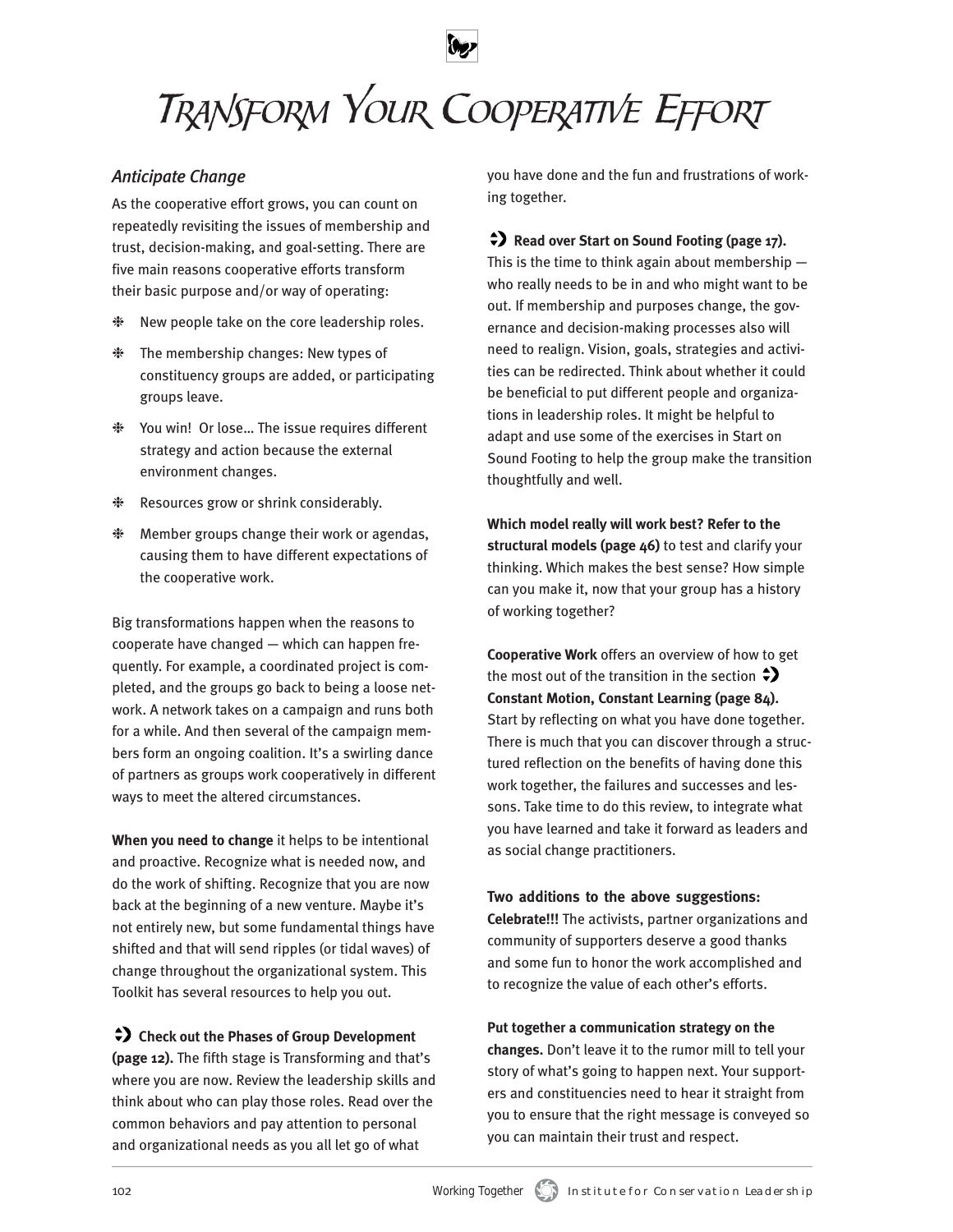MERGERS — A SPECIAL CASE

This Toolkit is not about mergers, but sometimes cooperative ventures lead groups to consider a merger. Mergers are a special case and require a significantly different level of work on the part of the participating groups. Groups in a merger are not just working together, but literally become one organization. This short overview merely introduces a very complex topic.

In the last few years, an increasing number of mergers have occurred among small to mid-size environmental and conservation organizations. For example, in one region a merger occurred between two alternative energy groups, in another between three rivers groups, and in a third case between seven land trusts. Perhaps it's a reaction to the years of financial austerity or a greater willingness to work cooperatively. In some cases groups may be encouraged by funders or national organizations like the Land Trust Alliance, which promotes mergers as one way of ensuring that land trusts have enough resources for long-term stability.

#### **Benefits of Mergers**

As Jason notes in his quote at top right, mergers have a number of benefits worth considering. Done well, mergers can provide:

- ❉ Better market positioning.
- ❉ More program resources.
- ❉ Greater reach in fundraising.
- ❉ Economies of scale so services are provided more efficiently.

We've seen a number of small organizations use mergers to grow past that precarious stage when they have only one to three staff — the period when so much depends upon the person of the executive director. After they merge, the larger combined organization may be able to afford more staff and more developed systems, which makes it less

"From a Program Officer's point of view, *we want to leverage our funds with every grant. When we get proposals for the same work from multiple groups, we start to ask logical questions of economy of scale. For small local grassroots groups with a defined service area, this discussion of mergers probably does not apply. But for larger statewide or regional organizations, it certainly does."*

Jason Halbert, Oak Hill Fund

dependent on any one person and therefore more stable. But the transition is always a huge investment of time and money. It is a risk.

#### **Down Sides of Mergers**

Bad mergers hurt — witness RJR Nabisco or other corporations who tried to merge their way into financial health. Joining another organization can seem an enticing way to cover one's own weaknesses. Experienced participants of mergers warn against underestimating the work and difficulties involved while overestimating the benefits. None of the leaders we interviewed had seen mergers reduce costs or bring in new foundation support. Even a smooth merger requires a great deal of work. A difficult one is almost impossible to navigate if you're also experiencing internal challenges, and it can sap energy that needs to be spent elsewhere.

## *If You Are Considering a Merger*

**Use a structured process**. A merger is as complex an organizational procedure as you'll ever go through. Most of the leaders we talked with had relied on facilitators and consultants. This process is laid out well in a few publications, chief among them David LaPiana's *Nonprofit Merger Handbook,* which outlines a merger process and provides a wealth of handouts.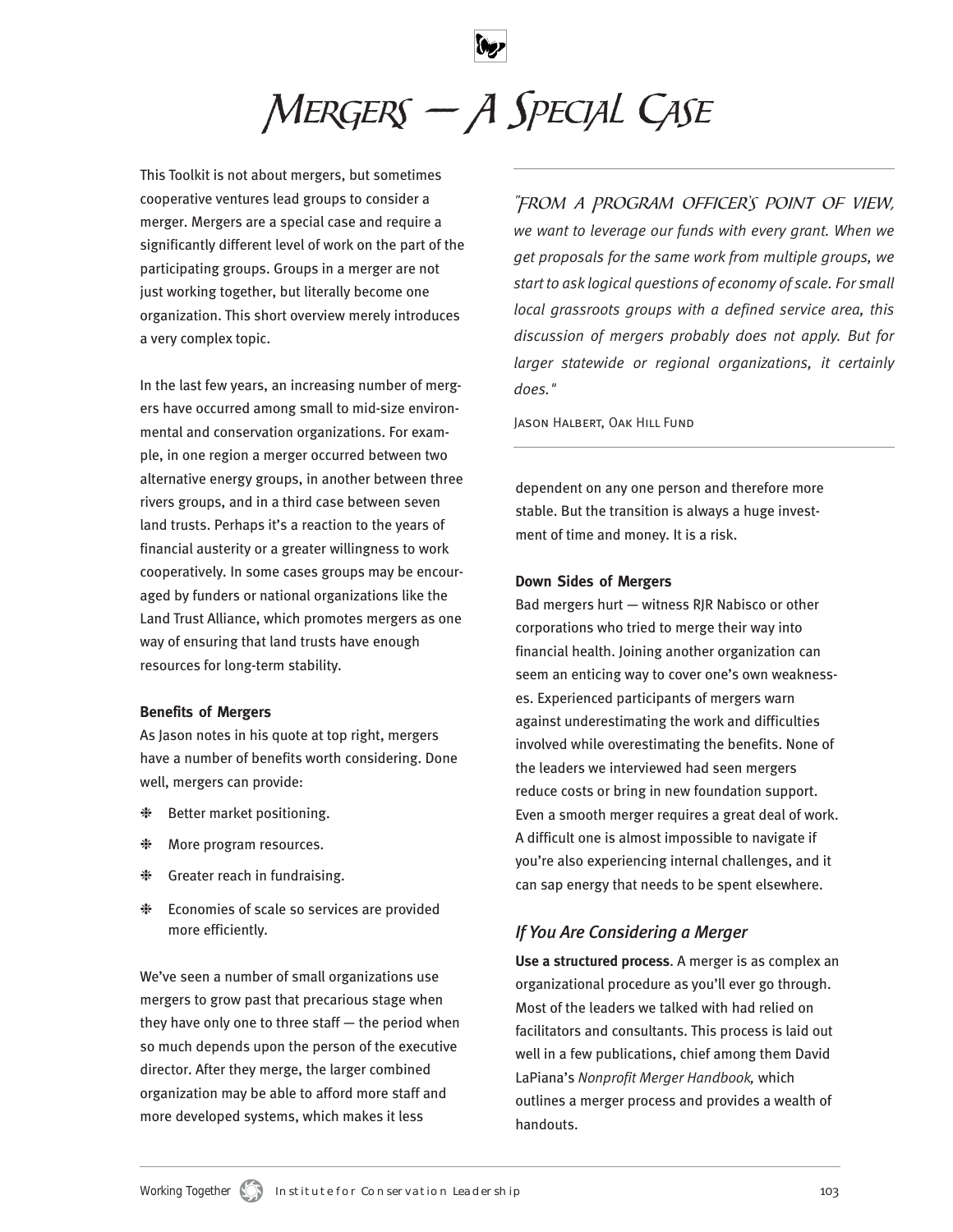

"Do some deep and lengthy internal INTROSPECTION. Not alone, but with your senior lead*ers. Write it down and look at it regularly."*

Bruce Johnson, Minnesota Waters

**Do the advance work.** You want to enter a merger only when you're clear about everyone's motivations — and especially your own. The executive directors particularly recommended LaPiana's section "How to know your own motivation and keep your mission forefront."

**Involve the whole board regularly**. The board has the legal and moral responsibility to ensure the merger is right for the organization. Although the staff will have a central role in the process, the board must take the lead. It's helpful to have a smaller committee to oversee the process or work out details, but the full board should be involved in all the key deliberations and decisions. It's not enough for a smaller group to develop a merger proposal and bring it back for discussion and approval.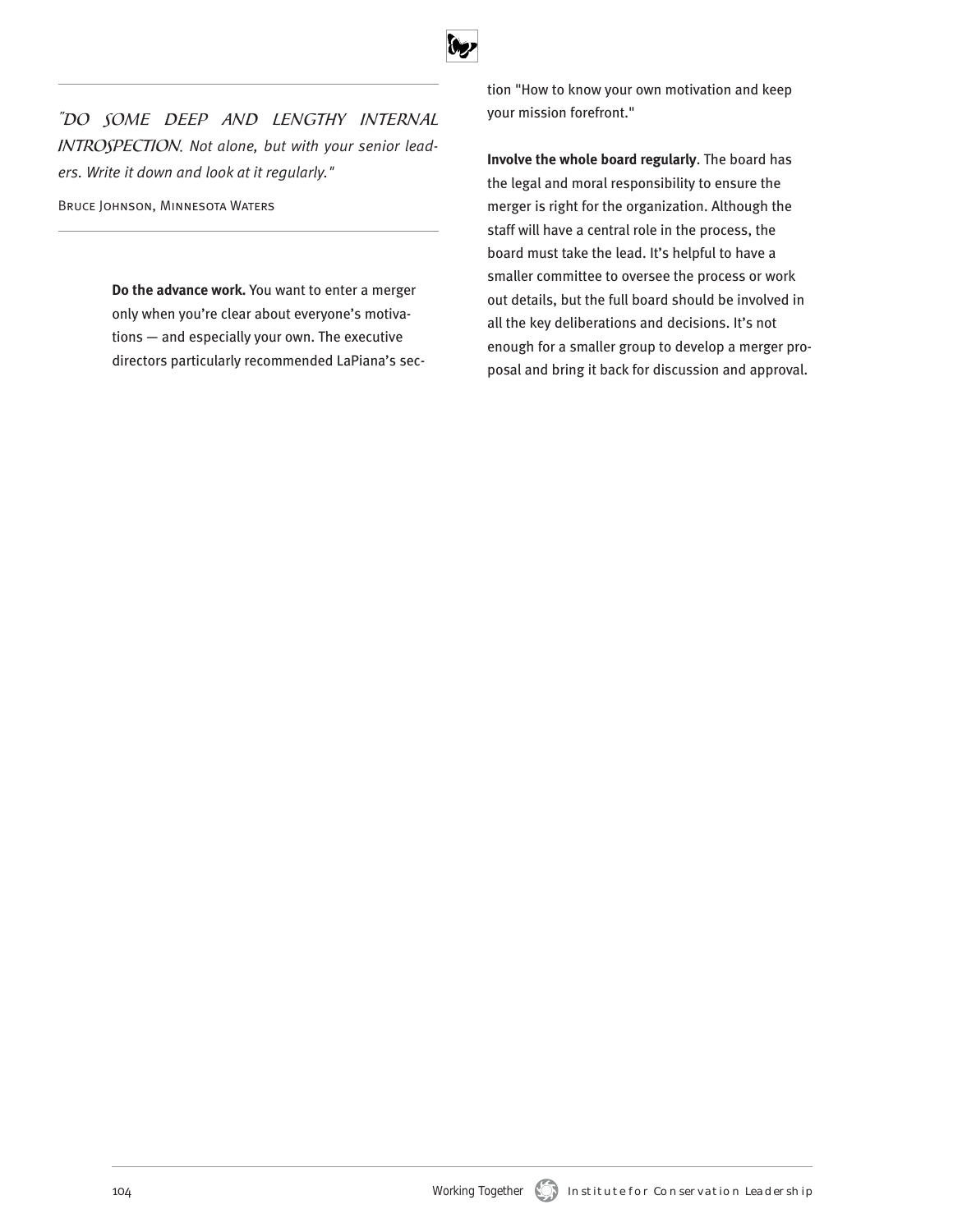

# $C\text{LOSE}$  It DOWN  $-$ PLAN AND CARRY IT OUT WELL

Nonprofit groups seldom close down. Perhaps that is because the issues remain even when the crisis passes. Or it may be because people are passionate about their cause and see little reason to formally close down the shell that hosted good and important work. But collaborative efforts are a bit different — they often have a specific timeliness and eventually complete the work they had assembled to address. Unfortunately sometimes they have an untimely demise due to internal infighting or loss of resources. Some of the scenarios we see include:

> **Sinking ship.** Member groups leave, one at a time, and finally a single member, usually the one with the most responsibility, is left holding the baggage.

> **Abandonment**. The key lead group pulls out and no one else wants to or is able to take on the core responsibilities.

> **Implosion**. Internal weaknesses in management cause the structure and relationships to collapse, and the members struggle to save face, save the work, and save relations with the funders.

**Swan song.** The need is great but the resources just aren't there, and with frustration and great sadness, the leaders part ways.

**Fade-away**. Slowly, incrementally, the members spend less time and energy on the collective interest, and finally the core group has a party at a sushi bar with the last of the funds.

**Friends and foes forever.** The leaders duke it out and the effort splinters in a blast of public recrimination gleefully covered by reporters.

**Phoenix.** You thought it was over, but it just keeps coming back. Yet another issue emerges from the ashes and draws you all back together.

Sound familiar? If your group is facing any of these or other variations, here are a couple of thoughts and some resources to help make it easier.

#### **Prevention Is the Best Cure**

In the beginning, start thinking about the end. Be clear about why you are all together and for what goals. This is essential to recognizing when the work is complete. Envision and discuss the reasons for closing down, declaring victory, defeat, or obsolescence. This is actually fun.

Many leaders recommend having explicit processes for how groups leave the cooperative effort. This helps alert everyone to changes and to how agreements are or are not kept. Some groups use a precooperation agreement or annual contract about each group's responsibilities, including the consequences of failing to complete them.

#### **When Closure Approaches**

If things are ending badly or there are financial problems, generally it's best to close it down. Figure out the options and set a timeline. Sometimes it's fine to just lay it all down peaceably; the shell of the agreements can remain behind in case they are needed again in the future. For a more detailed guide to anticipating and planning this process see *Managing in Hard Times*, a joint publication by the Institute for Conservation Leadership and the Environmental Support Center, available on ICL's website www.icl.org.

# *Closure is Different Depending on the Structural Model*

**Informal cooperative efforts** (networks, coordinated projects, or multi-stakeholder processes) generally can close relatively easily. The main steps to a sweet demise can be summarized as: reflect, learn